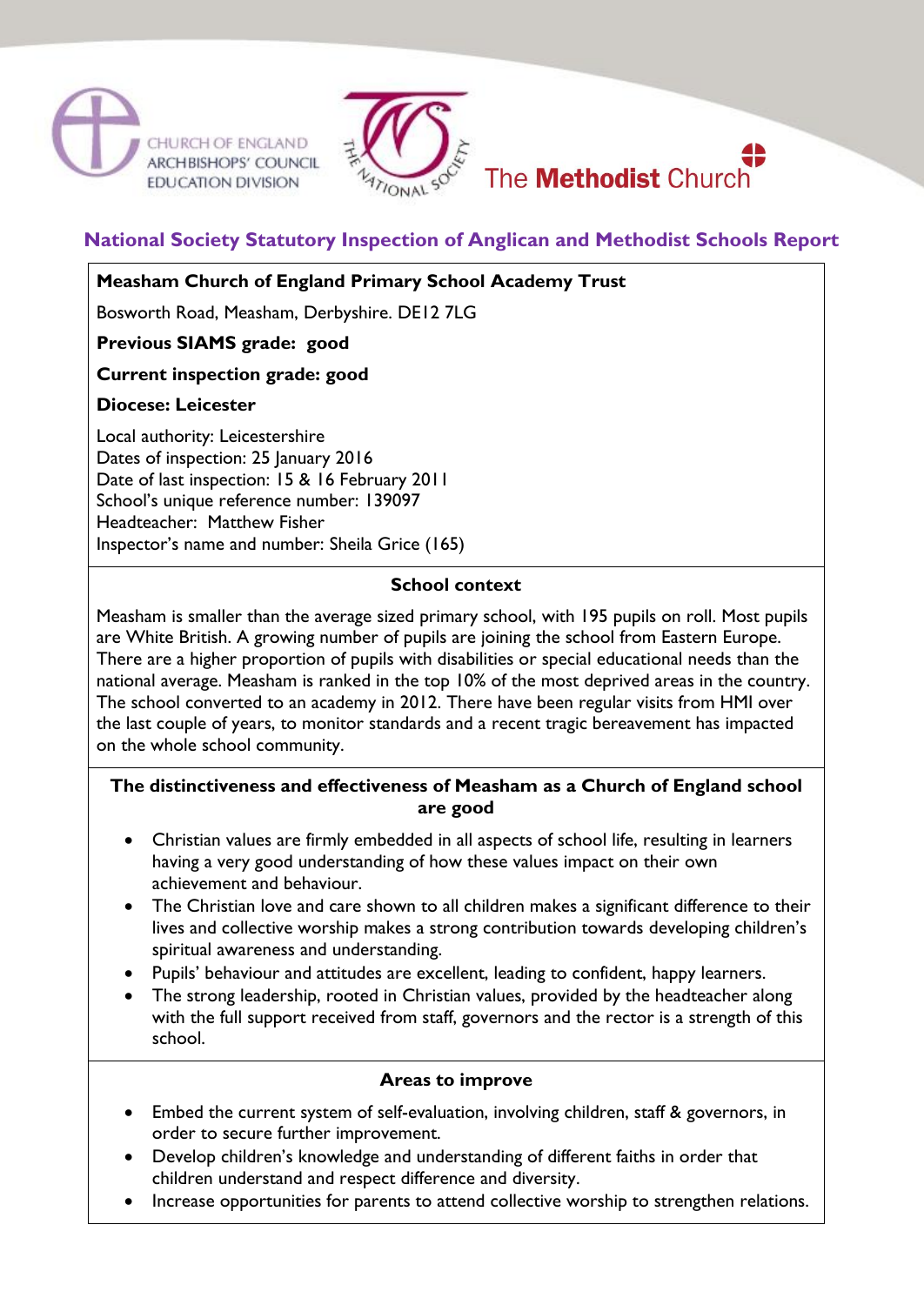### **The school, through its distinctive Christian character, is good at meeting the needs of all learners**

Measham Church of England primary school is a very calm, welcoming school where pupils and adults feel valued and cared for within an atmosphere of Christian love and understanding. Staff and governors are united in their understanding of the importance of the school's distinctively Christian character. Six Christian values, including thankfulness and perseverance, are clearly expressed by all members of the school community. This is evident through the school's approach to showing genuine love and care to every child and member of staff. The family liaison officer is invaluable in providing high levels of care and support to the school's most vulnerable pupils. Children's behaviour and their respect shown towards others are both outstanding. Standards and progress at the end of KS2 are a cause for concern but the school has a variety of effective strategies in place to secure rapid improvement. The wealth of high quality displays in classes and around school affirm that this is a church school. Each class has an area for reflection and children regularly use these areas to write their own prayers or share their worries. The lunchtime club, Prayer Space provides an excellent time when children can, 'Be peaceful, just calm down and think about others'. Activities at the club are sometimes linked to the school's Christian values and this enables the children to consider how they can show these values in their daily lives. High numbers of children attending this club give testament to the importance it holds in the life of the school. Children's spiritual, moral and social development is very good. However, their cultural understanding and knowledge of other faiths needs developing, particularly through the teaching of RE, in order that they fully understand and respect the diversity and difference within other faith communities. There are very close links with the local parish church which continue to deepen and flourish and excellent support was given to staff and children following a recent tragedy which affected the whole village. Children are encouraged to show their care for others through fundraising events and activities like Project Paddington and Pudsey Pot. Parents value the fact that that staff are approachable and support their children, especially in times of family crisis.

## **The impact of collective worship on the school community is good**

Good quality collective worship is clearly at the heart of this school community, permeating all aspects of school life. Planning is focused on the school's Christian values and closely linked to Biblical stories with full account taken of the Christian calendar. Visitors, including the rector, Open the Book and Ashby Youth for Christ, enrich the quality of collective worship. The children particularly enjoy assemblies led by the Open the Book team which help them, 'learn more about God and how Jesus wants us to behave'. There is a clear structure within all assemblies which enables children to become fully engaged with the worship. Following the welcome, children recite 'God the Father, God the Son and God the Holy Spirit' as three candles are lit. Staff then use the window/mirror/door approach with the window representing the learning, the mirror a time for reflection and the door an opportunity for children to think about what they will take away from the assembly. Assembly then ends with a song and prayers including the Lord's prayer. It is clear from the children's responses that this structure really enables them to understand the importance of prayer, reflection and song in worship. Following the Open the Book assembly observed on the day of inspection children's responses about what they were going to take away with them showed a good degree of understanding of the story of the Pharisee and the tax collector. Their singing is a joy to listen to because the children sing so enthusiastically. All children are encouraged to share their own prayers in assembly and these prayers show great thought and care for others. Children's understanding of the Holy Trinity is developing and a recent art project which focused on 'What does God look like?' helped children to reflect on their perceptions of God. As one child said, 'God is really important to everyone so we start the day with him'. St Laurence parish church is used to celebrate special assemblies at key points in the school year and parents appreciate being able to share in these acts of worship. Currently there are no opportunities for parents to share in collective worship held at the school. The leader for collective worship has been